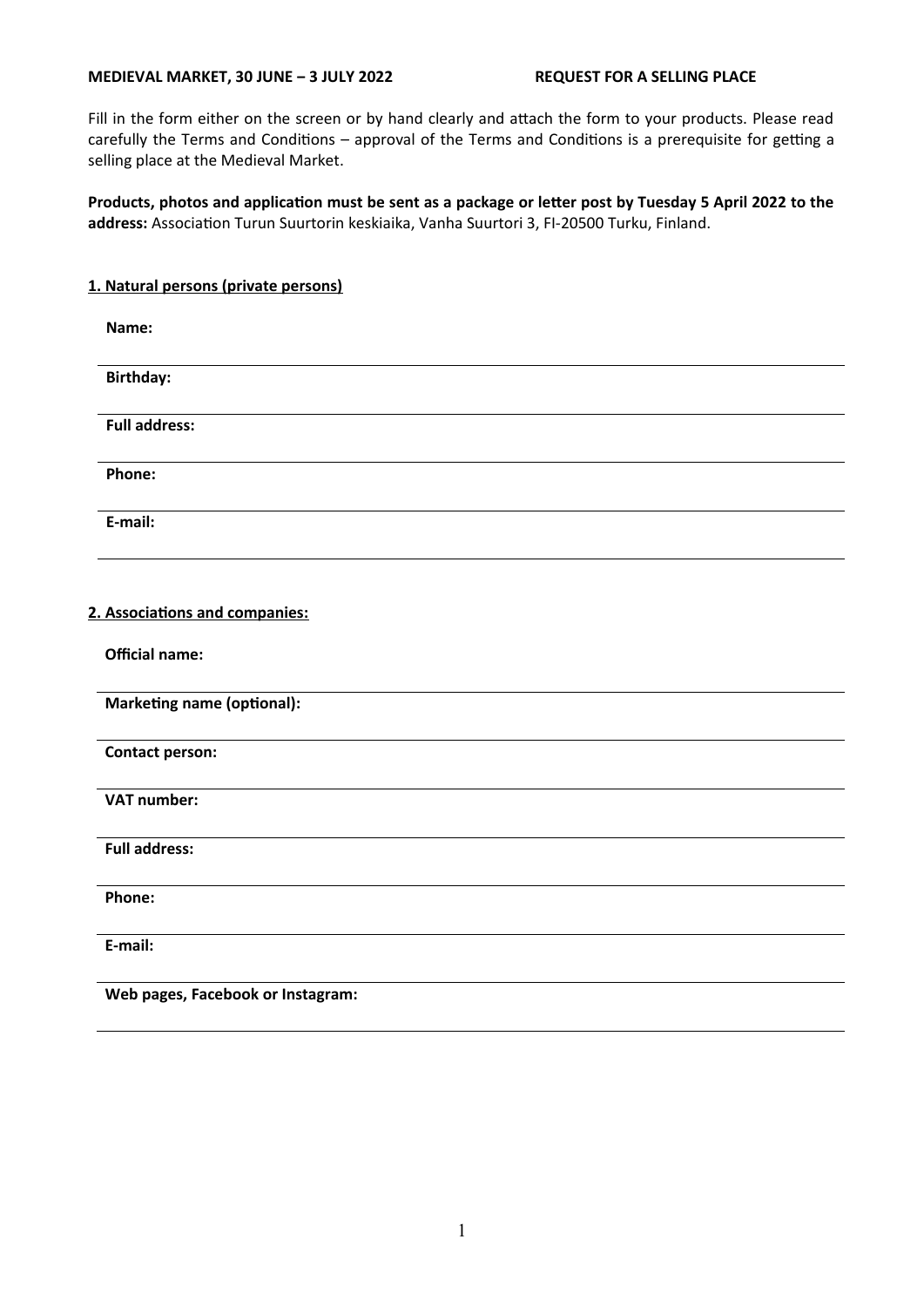# **Request for market days:**

| $\Box$ Every day 30 June – 3 July 2022 | $\Box$ I will use a stall provided by the organiser (1.6m                                                                                    |  |
|----------------------------------------|----------------------------------------------------------------------------------------------------------------------------------------------|--|
| $\Box$ Thursday 30 June 2022           | x 2m, additional space on request)                                                                                                           |  |
| $\Box$ Friday 1 July 2022              | $\Box$ I will use a stall of my own (width x depth)                                                                                          |  |
| $\Box$ Saturday 2 July 2022            | (mandatory: please attach a picture of your stall)                                                                                           |  |
| $\Box$ Sunday 3 July 2022              | □ I want additional space (50 $\epsilon$ / m in width / day)<br>m (e.g. one additional metre in width for<br>four days costs $200\epsilon$ ) |  |
|                                        |                                                                                                                                              |  |

**Information on the stall:**

 $\Box$  I will rent a medieval costume (50€ / 5 days), size \_\_\_\_\_\_

☐ I need electricity (cost 20€/day). Please note that only vendors selling food are allowed to use electricity if products absolutely require it.

☐ I use fire or gas in my stall. Explain the use and equipment below. The data is needed for the safety plan.

|        | <b>Billing information</b><br>I would like an invoice                                                            |  |  |  |
|--------|------------------------------------------------------------------------------------------------------------------|--|--|--|
| $\Box$ |                                                                                                                  |  |  |  |
| $\Box$ | as an e-invoice, an e-invoice address and an operator: and a state of the state of the state of the state of the |  |  |  |
|        |                                                                                                                  |  |  |  |

\_\_\_\_\_\_\_\_\_\_\_\_\_\_\_\_\_\_\_\_\_\_\_\_\_\_\_\_\_\_\_\_\_\_\_\_\_\_\_\_\_\_\_\_\_\_\_\_\_\_\_\_\_\_\_\_\_\_\_\_\_\_\_\_\_\_\_\_\_\_\_\_\_\_\_\_\_\_\_\_

\_\_\_\_\_\_\_\_\_\_\_\_\_\_\_\_\_\_\_\_\_\_\_\_\_\_\_\_\_\_\_\_\_\_\_\_\_\_\_\_\_\_\_\_\_\_\_\_\_\_\_\_\_\_\_\_\_\_\_\_\_\_\_\_\_\_\_\_\_\_\_\_\_\_\_\_\_\_\_\_

☐ as a letter to a following address: \_\_\_\_\_\_\_\_\_\_\_\_\_\_\_\_\_\_\_\_\_\_\_\_\_\_\_\_\_\_\_\_\_\_\_\_\_\_\_\_\_\_\_\_\_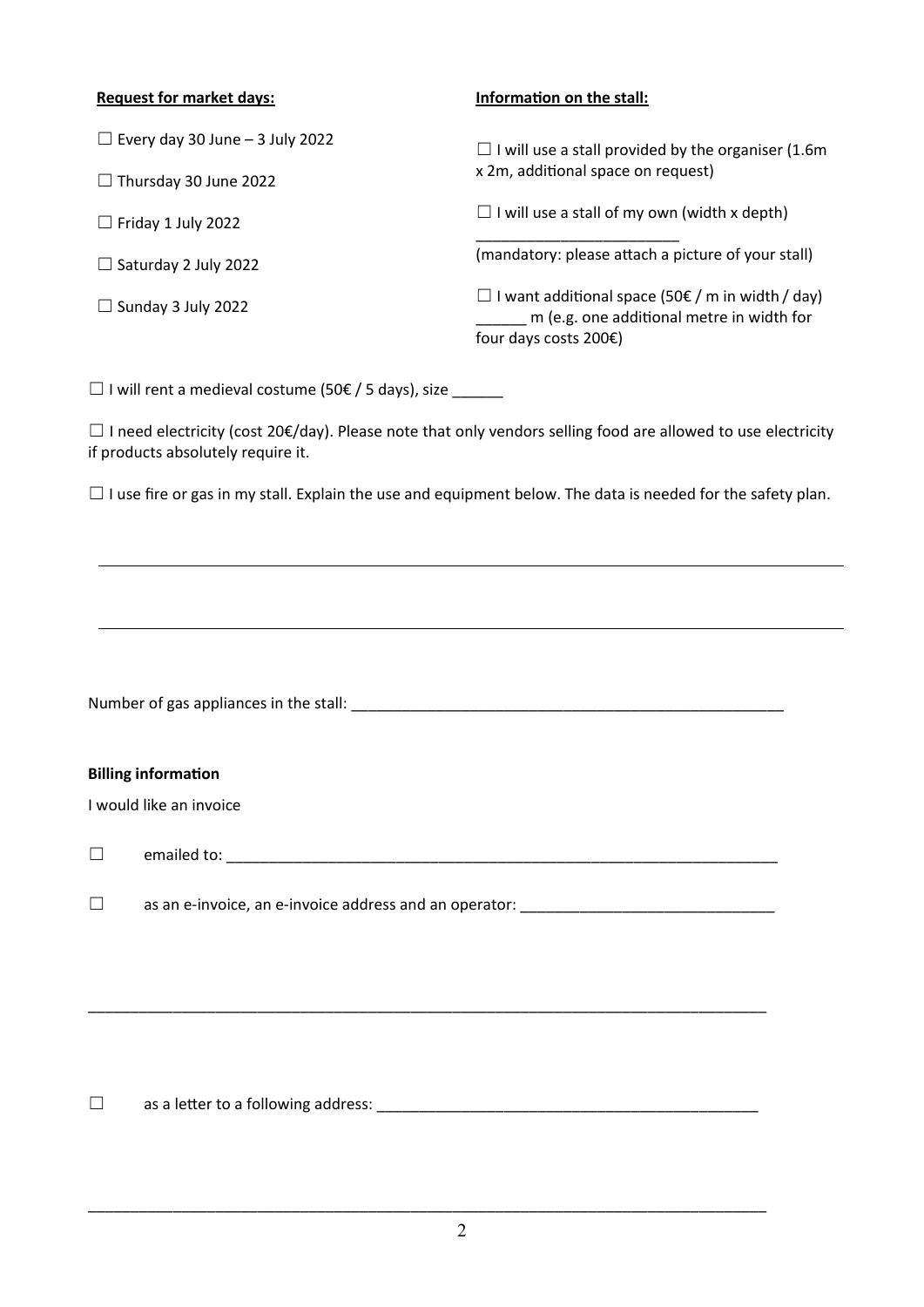## Request for a selling place (optional):

The organiser reserves the right to make changes to the selling places.

## **Information on products and prices:**

(If necessary, in the separate appendix)

□ I have read the Terms and Conditions in Turku Medieval Market 2022 and agree to them and the organisers supplementary instructions (please check the box). Agreeing to the Terms is a condition for participation. A vendor who does not follow the Terms and Conditions after admonition may be removed from the event, in which case the rent for the selling place will not be reimbursed.

The application can be signed in the name of a company or association only by an authorised signatory of that company or organisation.

Date **Handwritten signature and name in block letters**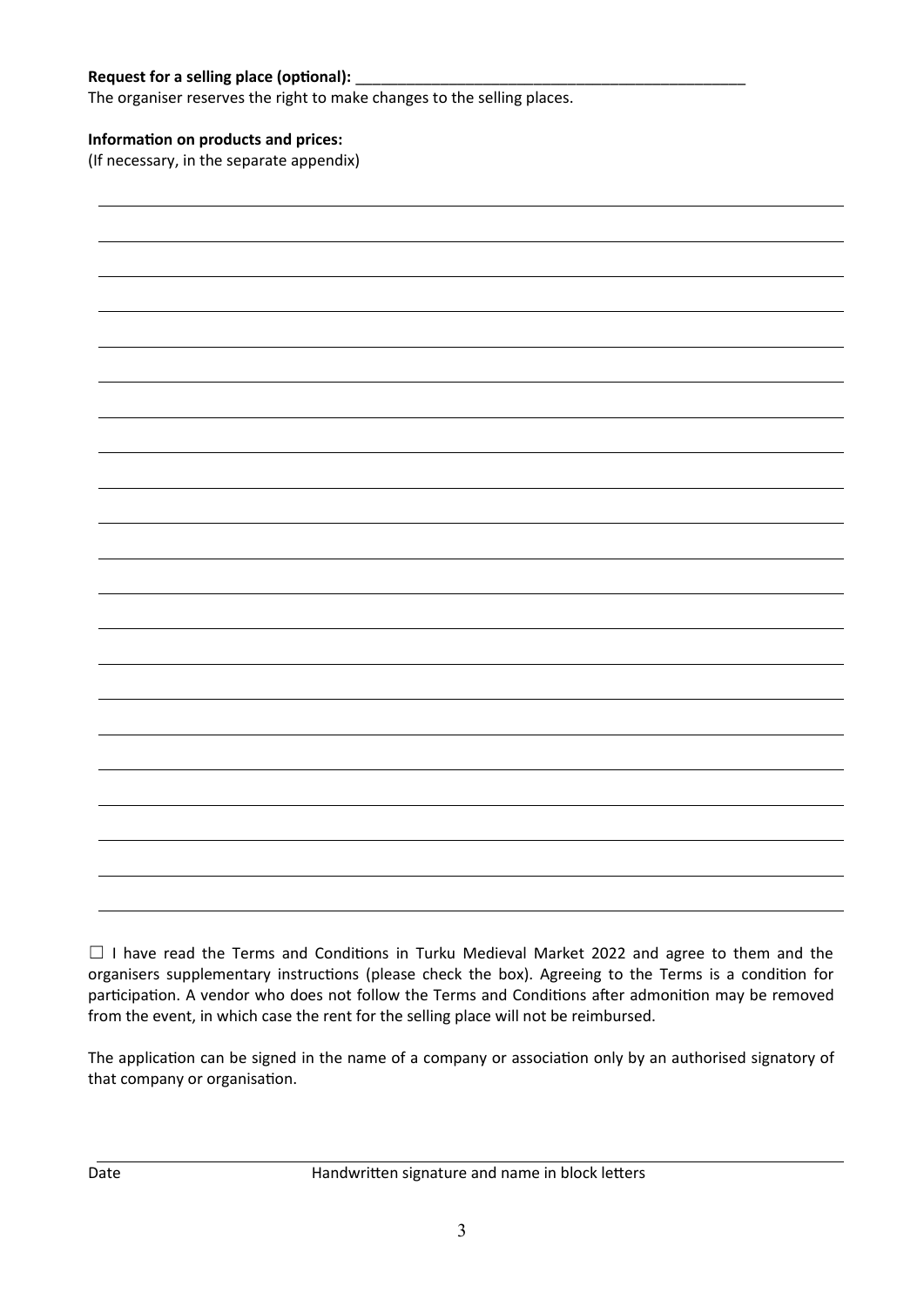# **Terms and Conditions of Sale at the Medieval Market 2022**

## **Vendors and products**

The medieval spirit must be taken into consideration in products and packing as well as the decoration of the stall and the vendor's clothing. We appreciate uniformed product entities and products made from natural materials. For example, plastic is not suitable for the event's spirit and you may not pack the products in plastic.

The jury comments on the products and determines if they are approved or rejected. Only approved products may be sold at the Market.

If a vendor or a person assisting in the stall does not have a medieval costume, the vendor is obliged to rent a costume from the event organiser (50 $\epsilon$  / 5 days).

#### **Application for a selling place**

The application form must be filled in with care. The application and product samples or good-quality colour photos of the products must be sent by mail to the jury by Tuesday 5 April 2022. The vendor is required to send the application and samples well in advance and choose delivery to the doorstep, as the organiser does not collect parcels from the post office or any other pick-up point. We do not return samples by mail at our own expense.

An application for a selling place approved by the organiser is a contract binding on both parties, and it determines both the size and the rent of the selling place.

#### **Prices:**

| Stall provided by the event organiser, width 1.6m<br>and depth 2m<br>70€/day<br>240€ / all four days                | Space for vendor's own stall, width 2m<br>120€/day<br>400€ / all four days                                                                            |
|---------------------------------------------------------------------------------------------------------------------|-------------------------------------------------------------------------------------------------------------------------------------------------------|
| Fast food place (space 2m x 2m, organiser's or<br>vendor's own stall)<br>140€/day<br>500 $\epsilon$ / all four days | Additional space: $50 \in \mathcal{F}$ m in width / day<br>Electricity (only for food vendors) 20€/day<br>Notice that no VAT will be added to prices! |

#### **Terms of payment**

The selected vendors will get an invoice for the selling place fee according to the information they have given in the application form. **The payment's due date is 16 May 2022.** The vendor should pay the selling place fee in one instalment before the due date and in any case before the event.

**If the vendor uses extra space during the Market without agreement with the organiser, the cost of the extra space will be charged in double afterwards.** All space, which is used in width outside the width of agreed selling place, is considered as extra space.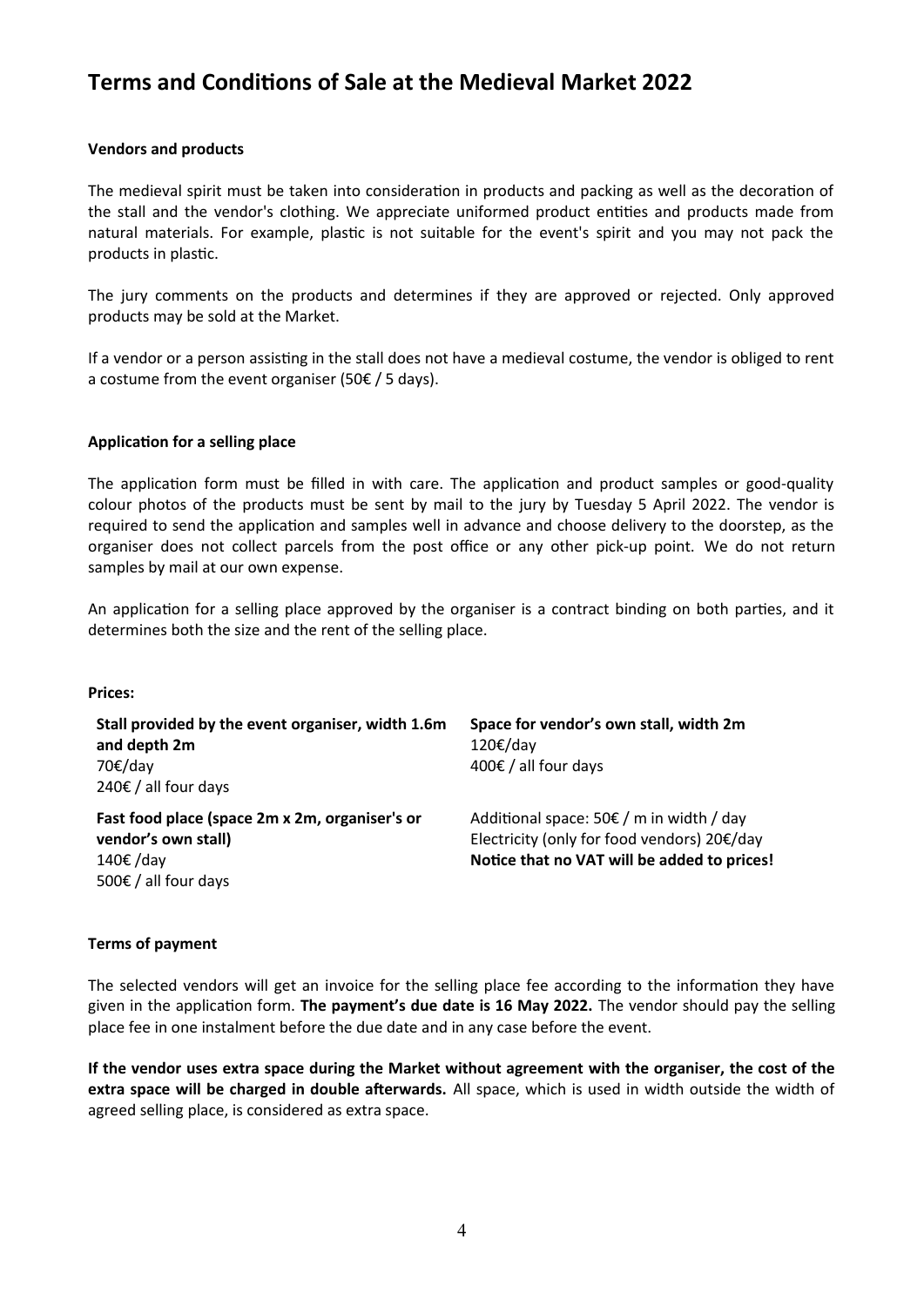## **Cancellation**

**The vendor is obligated to inform the event organiser of a cancellation no later than 1st June 2022.** In such a case the vendor is entitled to get their payment back with no extra expenses. If the vendor cancels later than  $1<sup>st</sup>$  June 2022, the vendor can only receive the payment back in case of illness (a medical certificate is required).

If the selling place is not taken in custody by the accepted vendor, the vendor is yet fully responsible for all the payments. The vendor may not assign their selling place to another vendor, nor sell any products that are not approved by the jury.

## **Market stall or tent**

The organiser determines the location of selling places by taking into account the product range, the area's appropriate use and vendors' wishes. The organiser has the right to decide whether the appearance and decoration of a stall are suitable for the Medieval Market.

The vendor may use their own market stall, booth or tent only if the organiser has approved this in advance. Tents intended solely for consumer use should not be used as they are not durable enough to be used at events. The purpose of the tent can be found in its operating instructions. For safety, the tents must have weights, e.g. 30–50 kg's water cans attached to the tent structure. If the vendor does not have with him some weights for the tent, the organiser cannot give permission to set up the tent (fire inspector's requirement).

## **Insurance and guarding**

The event organiser has a third party insurance which covers all damages caused to a third party by the organiser's equipment. The vendors are responsible for the damages they have caused to their own equipment, other vendors, the public, the organiser, or the event area. The vendors are responsible for their own insurances.

The event organiser arranges guarding the market area every night during the event. Please note that only the constructional elements are supervised. Night guards are not responsible for the property left in the stalls.

It is strictly forbidden to leave products in stalls or tents overnight. The organiser will monitor compliance with particular care in relation to food and edged weapons and will take appropriate action if needed. During market hours, edged weapons on display without a sheath must be positioned so that the customer cannot touch them independently.

We aim to provide an overnight storage space for vendors in the market area. Approved vendors will receive more detailed information in directions sent before the Market.

# **Electricity**

Electricity is only available for the vendors selling food or beverages if requested. The need for electricity has to be mentioned in the application form. We only deliver electricity according to the application in advance, and the costs for the electricity will be invoiced with the place payment. It is requested that the vendors in need for electricity take their own outdoor extension cords for the distribution of electricity.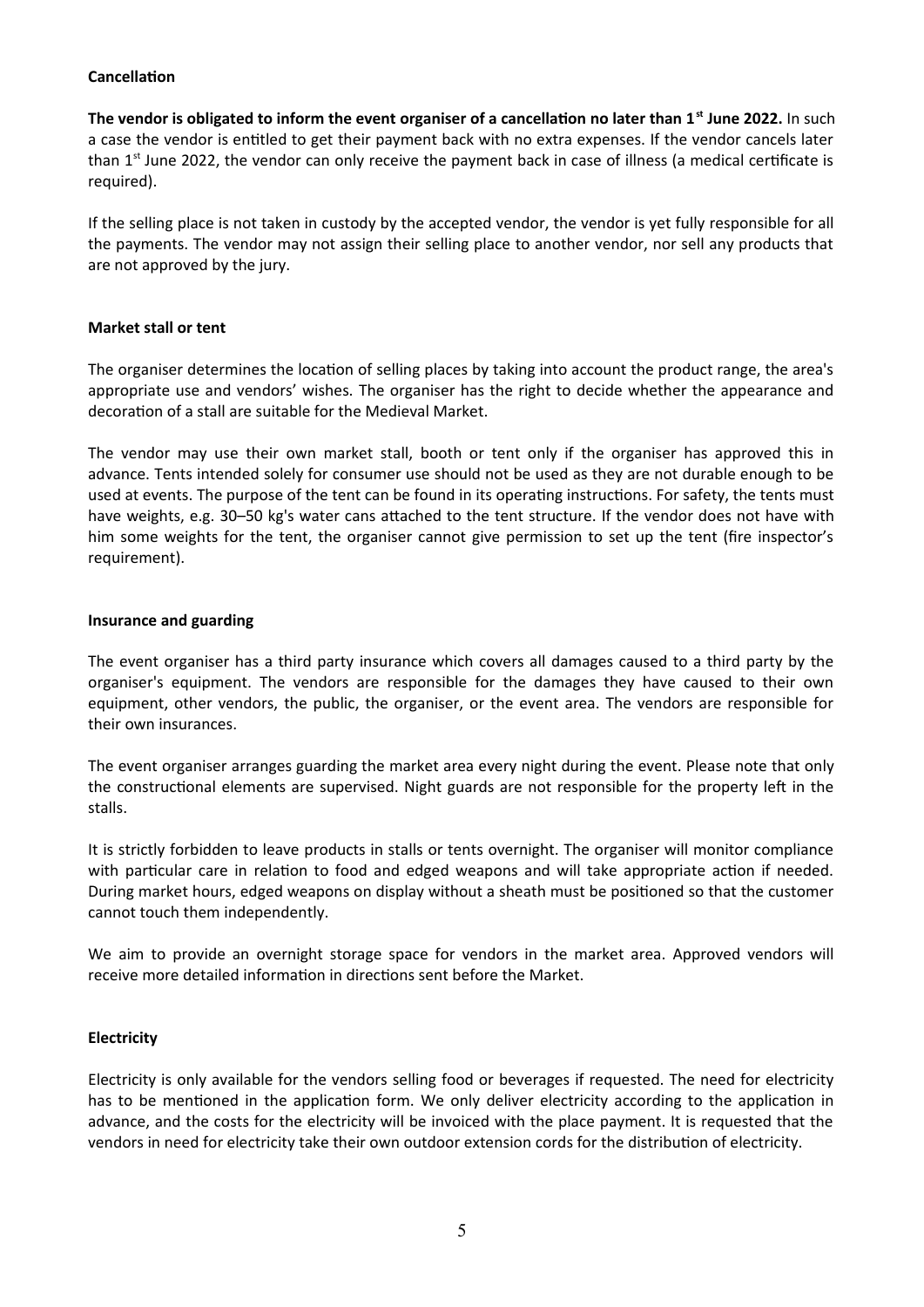#### **Licences**

The event organiser will provide the required licences from the police, the department of emergency services and health officers for the event.

#### **Selling food and beverages**

The Association Turun Suurtorin keskiaika ry provides a list of food vendors at the Medieval Market to the food authorities. Any food vendor in the Medieval Market, including a private individual, must be subject to food control. In practice, this means that a food operator, who prepares or sells food on the Market, must have made a declaration about moving food premises to any municipality in Finland.

Food vendors must ensure that they have necessary licences for their activities. They must have sufficient knowledge of the food they sell, and they must ensure that they have a written own-check plan, which complying with the vendor prevents hazards in food hygiene and the reduction of the hygienic quality of food. The own-check plan must be available in the selling space at the Market.

Food vendors must follow the guidelines for outdoor sales of food in the City of Turku. The guidelines include the following specification:

Vendible food must be kept on a selling table that is high enough and easily cleaned. Outside of sale hours, vendible food, selling equipment and accessories must be stored in appropriate places, where there is sufficient storage space at the proper temperature for food and where furniture cleaning and maintenance can be carried out properly and the furniture can be protected from external influences.

Food vendors must have their name and contact details visible in their selling space. Pre-packaged foods must be labelled in accordance with the Food Act and related statutes. Labels must be in Finnish and Swedish. Detailed instructions can be found on the Finnish Food Authority's website: www.ruokavirasto.fi/en/companies/food-sector/production/food-information/labelling/labelling.

Anyone selling unpacked products must have adequate and correct information concerning products, including their composition, storage and producer. The country or region of origin must be clearly indicated if failing to do so could be misleading. Vendors selling unpacked food, such as food portions, should have a splash guard or other protection, which ensures satisfactory distance for hygiene between the customers and the prepared food products.

Perishable food items may be sold in the cold device with a temperature of up to 6°C. Temperatures should be measured with a separate thermometer and the results recorded. Any food vendor, who handles unpacked, perishable food, should have a heated water container with a faucet for washing hands. Vendors should take into account that the health inspector may cancel the sale, until a proper hand washing post is operational.

If these guidelines are not followed, the inspection may, if necessary, stop the sale of food. For more information on outdoor food sales in the city of Turku, please contact Health Inspector Sanna Stark: tel. +358 44 907 3696 (from 8:30 to 9:30 local time) or e-mail sanna.stark@turku.fi.

No food should be left overnight in the stall and no food left overnight can no longer be used or sold during the Market. The organiser of the event can inform health officers if vendors selling food or beverages have left their products in the stalls.

The organiser requires the use of natural alternatives in all food serving instead of plastic dishes. The dishes and the glasses must have a medieval look; no present-day see-through plastic mugs, napkins or paper plates are allowed.